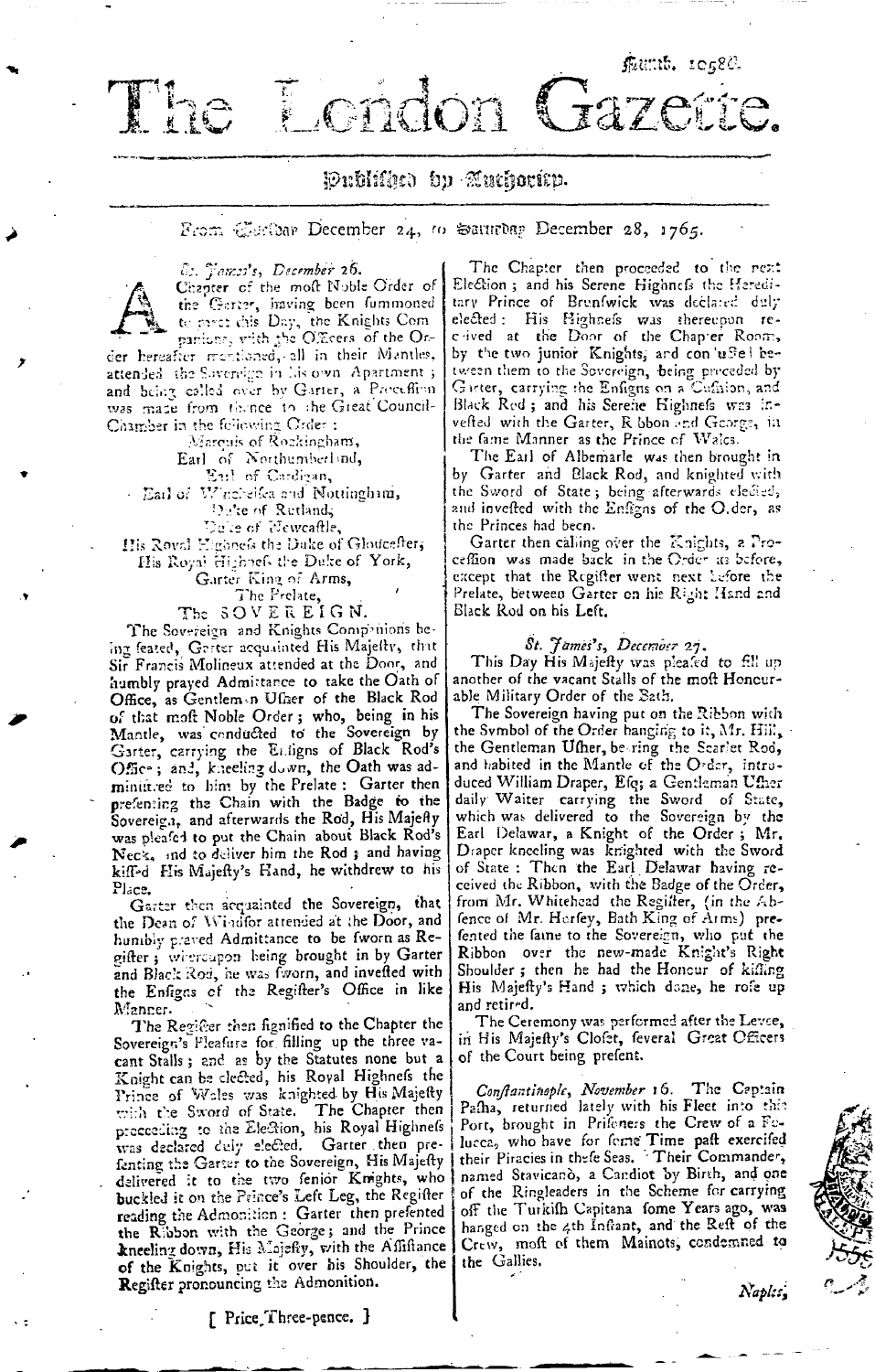- *Naples, December* 3. On Friday laft His Britannick-Majesty's Frigate the Deal Castle' arrived in this Port, and brought the Earl and Countefs of Hilfborough, in 19 Days, from Marfeilles.

*Madrid, December* 9. Her Royal Highness the Princess of Afturias is quite recovered; and as To-day is her Birth-day, the Feltivals have begun, and all the great Officers and Nobility have had the Honour to kifs the Royal Family's Hands To-day on this Occafion.

...Laft Night died the Marquis d'Abreu, who was-fo long Minifter from the Court of Spain in England.

*Berlin, December* 17. Yefterday the King was pleafed to appoint the Count de Malzahn, his Majefty's Chamberlain, to be liis Minifter at fheCourt of London.

#### *iVhiiehall, December* 28 .

Yefterday an Account was received from Paris of the Death of his Royal Highness the Dauphin on the 20th Inftant.

#### *St. James's, December* 27.

The King has been pleafed to order Letters Patent to be paffed under the Great Seal of the Kingdom of Ireland, containing a Grant unto the Right Honorable John Baron Pollington, of Longford, and the Heirs Male of his Body lawfully begotten, of the Dignity of a Vifcount of the faid Kingdom, by the Name, Stile, and Title, of Viscount Pollington, of Ferns: And likewife a Grant to the faid Baron Pollington, and the Heirs Male of his Body lawfully begotten, of the Dignity of an Earl of the faid Kingdom, by the Name, Stile, and Title, of Earl Mexborougb, of Lifford in the County of Doncgall.

*••* The King has been pleafed to order Letters Patent to be paffed under the Great Seal of the Kingdom of Ireland, containing a Grant unto the Right Honorable Edward Baron Winterton, of Gort, and the Heirs Male of his Body lawfully begotten, of the Dignity of a Viscount of the faid Kingdom, by the Name, Stile, and Title, of Viscount Turnour, of Gort in the County of Galway : And likewife a Grant to the faid Baron Winterton, and the Heirs Male of his Body lawfully begotten, of the Dignity of an Earl of the faid Kingdom, by the Name, . Stile, and Title, of Earl Winterton in the County of Galway in the aforefaid Kingdom.

The King has been pleafed to order Letters Patent to be paffed under the Great Seal of the Kingdom of Ireland, containing a Grant unto the Right Honourable Stephen Baron Kilworth, and the Heirs Male of his Body lawfully begotten, of the Dignity of a Viscount of the faid Kingdom, by the Name, Stile, and Title, of Vifcount Mount Cafhell, of the City of Cafhell in the County of Tipperary in the faid Kingdom.

The King has been pleafed to order Letters Patent to be paffed under the Great Seal of the Kingdom of Ireland, containing a Grant unto the Right Honorable Arthur Trevor, of Brin-Jet in the County of Denbigh, Efq; and the Heirs Male of his Body lawfully begotten, of the Dignities of a Baron and Viscount of the faid Kingdom of Ireland, by the Names, Stiles, and Titles, of Baron Hill, of Olderfleet in the **County of Antrim, and Viscount Dungannon in**  the Connty of Tyrone in the faid Kingdom,

The King has been pleafed to order Letters' Patent to be paffed under the Great Scal of the Kingdom of Ireland, containing a Grant unto Sir George Pigot, Baronet, and the Hei-s Male of his Bedy lawfully begotten, of the Dignity of a Baron of the faid Kingdom, by the Namex-Stile, and Title, of Baron Figot, of Faithull in the County of Dublin, in the aforefaid Kingdom. And the contract of the contract of the contract of the contract of the contract of the contract of the contract of the contract of the contract of the contract of the contract of the contract of the contract of the c

The King has been pleafed to order. Letters Patent to be pafied' under the Great Seal of the Kingdom of Ireland, containing a Grant unto: the Right Honourable John Gore, Chief Juftice of His Majefly's Court of King's Bench in that Kingdom, and the Heirs Male of his Body lawfully begotten, of the Dignity of a Baron of the faid Kingdom, *by* the Name, Stile, and Title, • of Baron Annaly of Teneiick in the County of Longford in the faid Kingdom of Iieland.

The King has been pleafed to order Letters' Patent to be paffed under the Great Seal of the Kingdom of Ireland, containing a Grant unto Elizabeth Ormfby Rowleye, Wife of the Right Honourable Hercules Langford Rowley, Efq; of the Dignities of a Baronels and Vifcountels of the faid Kingdom of Ireland, by the Names, Stiles, and Titles, of Baroness Summerhill in the County of Meath, and Viscountess Langford, of Langford Lodge in the County of Antrim in the faid Kingdom; and the Dignities of Baron Summerhill in the faid County of Meath, and Vifcount Langford, of Langford Lodge in the faid County of Antrim in the faid Kingdom of Ireland, to her Iffue Maie lawfully begotten by the faid Hercules Langford Rowley.

*Admiralty Ofiice, December* 23, 1765. TOHrsuant to an Act of Parliament passed *in*  the Twenty Sixth Year of His late Majefty's Reign, this is to give Notice to the Concerned, that Information has been fent to this Office, That on the 7th inftant, the Ship San Miguel of Bilboa, of the Burthen of 170 Tons; whereof Chriftobal Del Valle was Mafter, bound from Bilboa to London, laden with Spanifh Wool and Iron, was firanded on the South Part of the Back of the Ifle of Wight, within the Port of Cowes; and that upwards of One Hundred Bags of Wool, and Part of the Ship's Materials, have been faved.

### *Pb. Stephens,*

## St. James's, December *26, 1765. .*

*Whereas it has ban humbly represented to the Kitig<sup>9</sup>* That, early on Saturday Morning the 15th of this In-*Jlant December, an incendiary Letter ivas found at the Door ofthe House of Henry Morley, cf Ely in J be County of Cambridge, Esq; direded as hereunder,- aud contain-' ing the Words and Letters following, viz.' • '•* 

## " For M<sup>r</sup> Moley"

" Gemman this Coms to let you know that We will Born your Houefh doun As for Drag We <sup>4</sup> will Shot him the forlt ouptunety As for Wodte-" ton We will pyfen him for that ma be den and " fhall the forft ouptuny and you fhall All far a like<br>" for if We cant. Shot you We can do, that and " will for We moft be Starued to Deth for you are as bad as Hared that Slad All the Children " fbr you will Starue them to Deth for with Torn pike and HigWays We cant liue to will do for " Morder and fat fier to your Houeses and you ma Dedpan apon it for We will do it if it be a " Year Haas if you go on as you do you ma De- " pans apon it and as it is fant to you Sor I will <sup>66</sup> have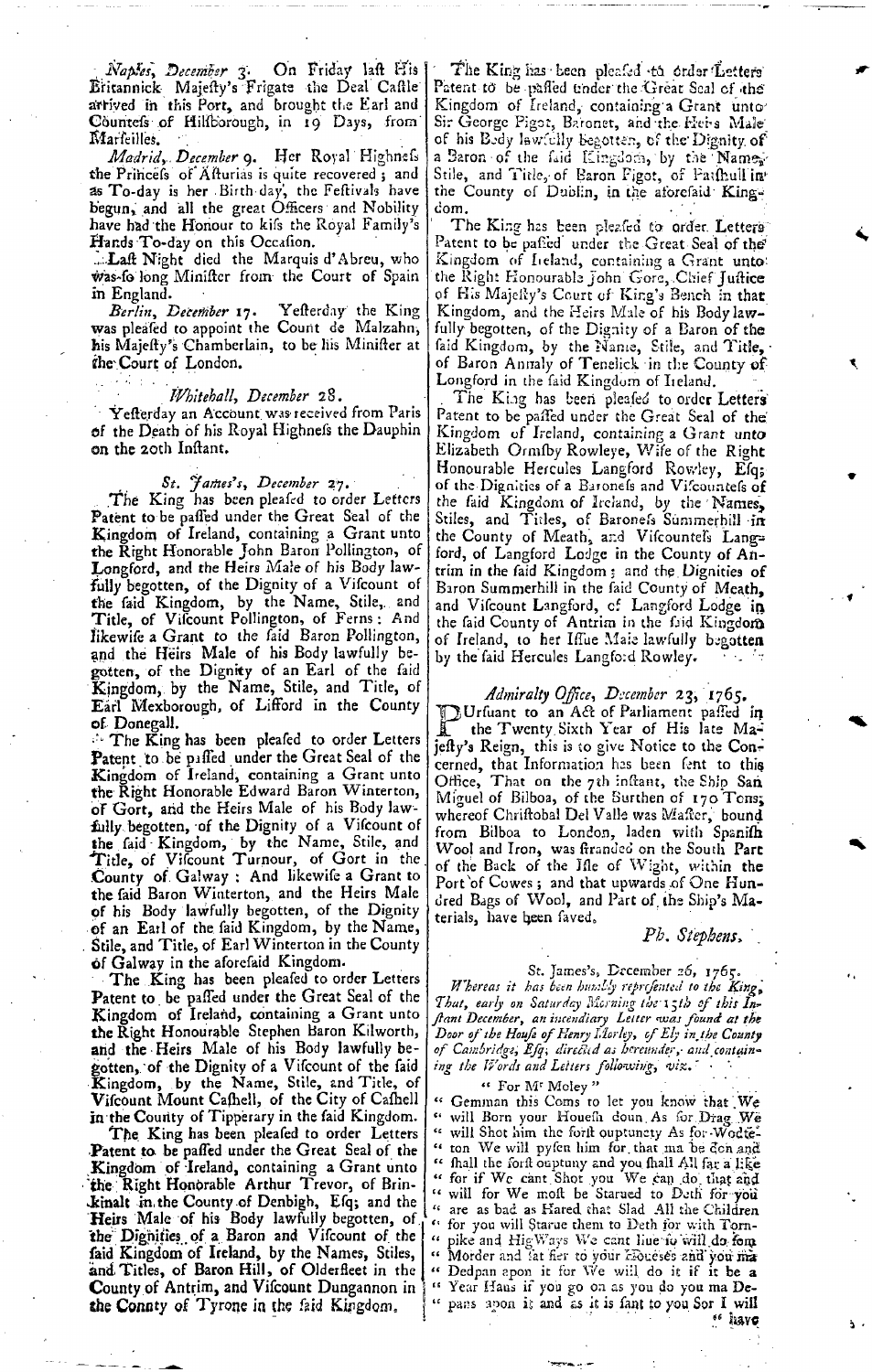" haue let all the Raft know for it fhall be don if [ " God dont Torn your Harts fo let this B A Woren to you"

His Majesty, for the better difcovering and bringing<br>to Justice the Porfons concerned in Writing the faid incendiary Letter, and in Laving it at the Door of the Houfe of the faid Henry Morley, is hereby pleafed to promife His moft gracious Pardon, and alfo a Reward of Fifty Pounds, to ary One of them, (except the Per-Jon who actually wrote the jaid Letter) who shall difcover his or his Accomplice or Accomplices in the faid Fasts, fo that he, fhe, or they may be apprehended<br>and convinted thereof: The faid Reward to be paid by the Right Honorabie the Lords Commiffeeners of His<br>
Majefly's Treafury, upon the Conviction of any One or<br>
more of the Offendors.

#### H.S. CONWAY.

And, as a farther Encouragement, the faid Henry<br>Mgrley, John Waddington, Eft, of Ely aforefaid, and<br>John Drage, Eft, of Soham in the County of Cam-<br>bridge, do alfo promife a Revoard of Fifty Pounds,<br>to be paid by the Hands upon Conviction of any one or more of the Offenders.

Woburn Abbey, December 16, 1765.<br>A General Mecting of the Deputy Lieutenauts of the Counney of Bedford is hereby appointed to be held at the Swan Inn in the Town of Bedford, on Monday the 6th Day of January next, 1766.

BEDFORD.

Houghton-Hall, December 24, 1765.<br>A General Meeting of the Deputy Lieutenants of the<br>County of Norfolk is hereby appointed to be held at the Cafile of Norwich in the fame County, on Thurfday the<br>
1967 The Same County, on Thurfday the<br>
1967 The Society of Tanuary next, at Eleven of the Clock the<br>
1968 ORFORD. the Forencon.

General Poft-Office, December 7, 1765. His Majesty's Postmaster General, for the Improvement<br>of Correspondence, having been pleased to establish a Packet-Brat between Whitehaven and the Ifle of Man, to fail to and from the faid Ifland, once in every Fortn ght is Publick Notice is hereby given, that this Regulation will commence the 5th of January next, and<br>that all Letters by this Conveyance, will, over and<br>above the Inland Rates, be charged Two Pence each Single Letter, for Packet-Postage, and fo in Proportion. By Command of the Postmajter General,

Hen. Potts, Secretary.

Navy-Office, December 20, 1765.

The Principal Officers and Commiffioners of His Majifty's Navy gives National Call Bills registered on the<br>jifty's Navy gives Natice, that all Bills registered on the<br>Courfe of the Navy for the Month of September 1763,<br>author have not been fubferibed into Bank Annuities, are ordered to be paid in Money: And fuch Perfons as are poffifid thereof, are defined to bring them to this Payment.

Victualling-Office, December 20, 1765.

The Commissioners for Victualling His Majesty's Navy do hereby give Natice, that there is Money in the Hands<br>of the Treafurer of His Majefly's Navy, to pay fuch Bills registered on the Courte of the Victualling in the<br>Menth of Septender, 1763, as have not been fubferibed at the Bunk, purfuant to the Refslation of the Honour-<br>able Houfe of Commons of the 14th of March laft, in order that the Perfons poffeffed of the faid Bills may bring them to this Office to be affigned for Payment.

December 24, 1765. A sufficient Number of the Truflees for Repairing the Reads from Stevenage in the County of Hertford, to

france eks

 $\sim$   $^{2}$ تعفقته men e offisi<sub>t de</sub> l

æ.

Bigglefwade in the County of Bedford, not appearing at the laft General Meeting appointed to have been held<br>at the White Horfe Inn at Baldock, on Saturday the 21ft of December inftant, the faid Truftees are defired to meet at the fame Houfe on Saturday the 18th of January next.

Haac Wilkinfon, Clerk to the Truffees.

P Ó S A  $R \quad O$ L S

For Publifhing by SUBSCRIPTION, In Weekly Numbers, Price One Shilling each,

New and Literal Tranflation of all the Books of the OLD and NEW TESTA-MENT.

#### By Anthony Purver.

Printed for W. Johnfton, in Ludgate-Street,

CONDITIONS.<br>I. This Work, which makes Two Volumes Folio, is printed on a new Letter, and Superfine Crown Paper.<br>II. Five Sheets, flitched in Blue Paper, will be delivered to

11. Pre Subferibers weekly.<br>
THE Subferibers weekly.<br>
THE First Number will be publified January 4, 1765,<br>
and every Saturday, till the whole be completed.<br>
1V. The Work will be comprised in 73 Numbers.

## NORWICH.

#### PRIVATE LUNATIC HOUSE.

Private Lunatic Houfe, lately built The for that Purpole, in a remarkable airy Situation, is now opened at Norwich, for the Reception of Gentleman and Ladies under any State of that Diffemper. The Patients are Exercise under the conflict pharmeters. The accommodated with large and airy Apartments, Het and Cold Baths, and are under the conflant Direction and Prefeription of a regular Phylician, who has had the Ca:e of a Publick B culars enquire of Dr. Beevor in Norwich.

## London, December 28, 1765.

London, December 28, 1765.<br>
THE Creditors of William Gyles, of Northampton, who<br>have not fent their Accounts to Meff. Williams and Bel-<br>
lamy, in the Poultry, London, are defired to do it before the<br>
4th Day of January nex dend.

DUriuant to a Decree and General Order of Transfer of the Fight Court of Chancery, the Creditors of Joseph Gilbert,<br>Inter of Pointon in the Country of Lincoln, Grazier, deceased,<br>are peremptorily to come and prove their Debts before Thomas<br>Cluddon, Efq. one of the Malfers of the

cluded the Beneht of the taid Decree.<br>
The fold, purfuant to a Decree of the High Court of<br>
The fold, purfuant to a Decree of the High Court of<br>
Inters of the faid Court, A Freehold Brick Mefliage, known<br>
by the Sign of th and also other Lands thereto belonging, now in the Tenure of<br>and also other Lands thereto belonging, now in the Tenure of<br>John Turner, at the yearly Rent of 241. 5s. late the Effacts<br>of Nathaniel Savage, Efq; deceased. Par

coln's Inn, London,<br>
The Creditors of David Kendall, late of Burton in London,<br>
A THE Creditors of David Kendall, late of Burton in Londdole in the County of York, deceafed, (who have not yet fent in an Account of their Demands) are defined to fend on the fame on or before the 1ft of February next, to Henry<br>Ellerfhaw, of Mewith near Burton aforefaid, John Kendal, ex<br>David Cragg, of Lancafter, to whom the Executrix of the faid David Kendall hath affigned over his Eftate and Effects in Truft For this Creditors, otherwife they will hofe the Benefit of the<br>for this Creditors, otherwife they will hofe the Benefit of the<br>Dividend intended to be made: And all Perfons indebted to<br>the faid Eftate are hereby required out further Notice.

For HE Creditors who have proved their Debts under a<br>Commiffion of Bankruptcy awarded and iffued again fr<br>Thomas Northall, late of Bewdley in the County of Worcefier,<br>Grocer, are defired to meet the furviving Affignee of t District of the Skh Day of January next, to affect to<br>or diffent from the faid Affignees compounding, one or more Debts due to the faid Bankrupt's Eftate; and for fubmitting to Arbitration, or otherwife agreeing any Matter or Matters relating therate,